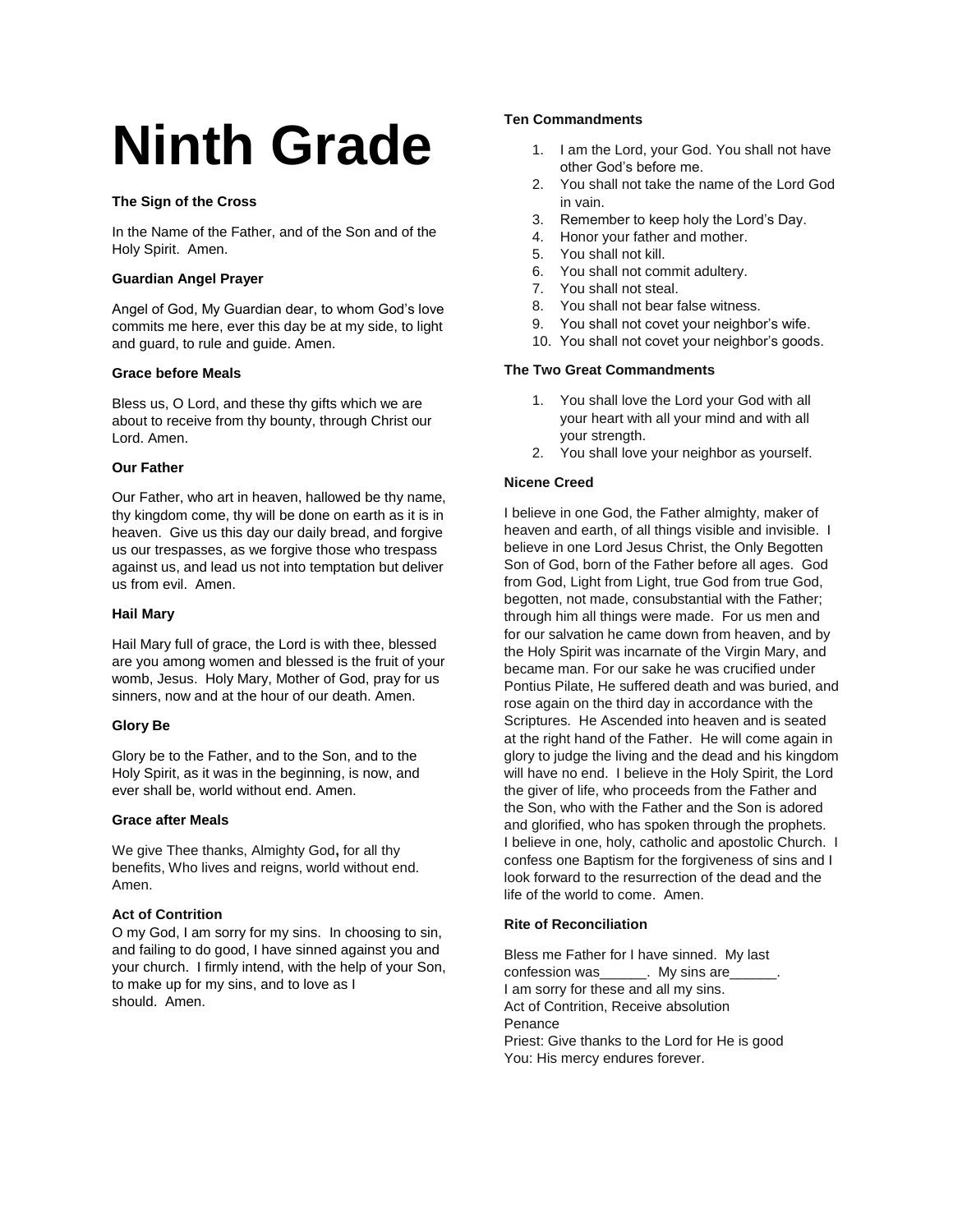#### **How to Receive Communion**

- 1. Be in a state of Grace.
- 2. Fast 1 hour before Mass.
- 3. Go to Mass.
- 4. Approach the Altar.
- 5. Receive the Body of Christ.
- 6. Receive the Blood of Christ.
- 7. Return to pew, kneel & pray.

#### **Seven Sacraments**

- 1. Baptism
- 2. Confirmation
- 3. Holy Eucharist
- 4. Reconciliation
- 5. Anointing of the Sick
- 6. Holy Orders
- 7. Matrimony

#### **Four Evangelists**

- 1. Matthew
- 2. Mark
- 3. Luke
- 4. John

## **Corporal Works of Mercy**

- 1. To Feed the Hungry
- 2. To give drink to the thirsty
- 3. To Clothe the naked
- 4. To visit the imprisoned
- 5. To shelter the homeless
- 6. To visit the sick
- 7. To bury the dead

#### **Spiritual Works of Mercy**

- 1. To correct the sinner
- 2. To teach the ignorant
- 3. To counsel the doubtful
- 4. To comfort the sorrowful
- 5. To bear wrongs patiently
- 6. To forgive injury
- 7. To pray for the living and the dead.

#### **Eight Beatitudes**

- 1. Blest are the poor in spirit; the kingdom of God is theirs.
- 2. Blest are the sorrowing; they will be consoled.
- 3. Blest are the humble; they will inherit the land. 4. Blest are they who hunger and thirst for holiness;
- they will have their fill. 5. Blest are they who show mercy; mercy shall be
- theirs. 6. Blest are the pure in heart; for they shall see their God.
- 7. Blest are the peacemakers; they shall be called sons of God.
- 8. Blest are those who are persecuted for the sake of holiness; the kingdom of God is theirs.

## **Rosary Prayers/ Hail Holy Queen, Apostle's Creed and Fatima Prayer**

#### **Hail Holy Queen**

Hail Holy Queen, Mother of mercy, our life, our sweetness and our hope. To you do we cry poor banished children of Eve. To you do we lift up sighs, mourning and weeping in this valley of tears. Turn, then, most gracious advocate, your eyes of mercy towards us and after this our exile, show onto us the blessed fruit of your womb, Jesus. O Clement, O loving, O sweet Virgin Mary. Amen.

#### **Apostle's Creed**

I believe in God, the Father almighty, Creator of heaven and earth, and in Jesus Christ, His only Son, our Lord, who was conceived by the Holy Spirit, born of the Virgin Mary, suffered under Pontius Pilate, was crucified, died and was buried; He descended into hell; on the third day He rose again from the dead; He ascended into heaven, and is seated at the right hand of God the Father almighty; from there He will come to judge the living and the dead I believe in the Holy Spirit, the holy catholic Church, the communion of saints, the forgiveness of sins, the resurrection of the body, and life everlasting. Amen.

#### **Fatima Prayer**

O, my Jesus, forgive us our sins, save us from the fires of hell, and lead all souls to heaven especially those in most need of thy mercy. Amen.

#### **Holy Days of Obligation**

- 1. Christmas Day- December 25
- 2. Mary Mother of God- January 1
- 3. Assumption of Blessed Virgin Mary- August 15
- 4. All Saints Day- November 1
- 5. Immaculate Conception- December 8

#### **Gifts of the Holy Spirit**

- 1. Wisdom
- 2. Understanding
- 3. Right Judgment
- 4. Courage
- 5. Knowledge
- 6. Reverence/ Piety
- 7. Wonder & Awe/ Fear of the Lord